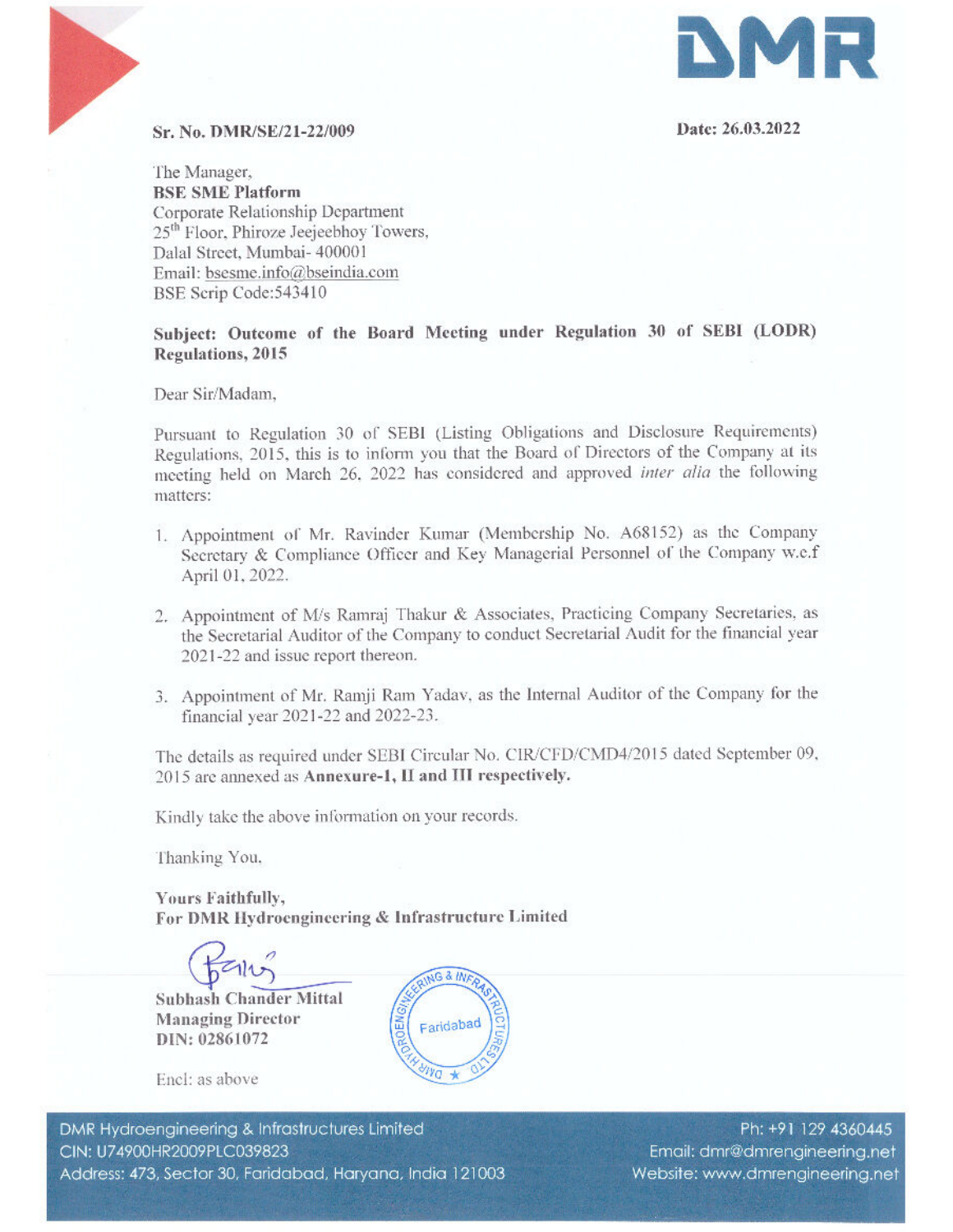### Annexure-1

# Details as required under SEBI Circular dated September 09, 2015 for the appointment Annexure-I<br>
Details as required under SEBI Circular dated September<br>
of Company Secretary & Compliance Officer and Ke of Company Secretary & Compliance Officer and Key Managerial Personnel

| Annexure-I<br>Details as required under SEBI Circular dated September 09, 2015 for the appointment<br>of Company Secretary & Compliance Officer and Key Managerial Personnel<br>Particulars<br><b>Details</b><br>Mr. Ravinder Kumar is appointed as Company<br>1.<br>Reason for change viz.<br>Appointment resignation,<br>Secretary & Compliance Officer and Key<br>Managerial Personnel of the Company consequent<br>removal,<br>death or<br>otherwise;<br>to the resignation of Mr. Mayank (M. No. A42742)<br>Company Secretary & Compliance Officer and Key<br>Managerial Personnel of the Company.<br>Date of appointment (as April 01, 2022<br>$\overline{2}$ .<br>applicable)<br>3.<br>Mr. Ravinder Kumar is an associate member of The<br>Brief profile (in case of<br>appointment);<br>Institute of Company Secretaries of India. His<br>membership number is A68152.<br>He holds the bachelor's degree in Commerce from<br>Guru Nanak Dev University, Amritsar.<br>4.<br>Disclosure of relationships<br>Not applicable<br>between directors (in case<br>of appointment of a<br>director). |         |  |
|-----------------------------------------------------------------------------------------------------------------------------------------------------------------------------------------------------------------------------------------------------------------------------------------------------------------------------------------------------------------------------------------------------------------------------------------------------------------------------------------------------------------------------------------------------------------------------------------------------------------------------------------------------------------------------------------------------------------------------------------------------------------------------------------------------------------------------------------------------------------------------------------------------------------------------------------------------------------------------------------------------------------------------------------------------------------------------------------------------|---------|--|
|                                                                                                                                                                                                                                                                                                                                                                                                                                                                                                                                                                                                                                                                                                                                                                                                                                                                                                                                                                                                                                                                                                     |         |  |
|                                                                                                                                                                                                                                                                                                                                                                                                                                                                                                                                                                                                                                                                                                                                                                                                                                                                                                                                                                                                                                                                                                     |         |  |
|                                                                                                                                                                                                                                                                                                                                                                                                                                                                                                                                                                                                                                                                                                                                                                                                                                                                                                                                                                                                                                                                                                     |         |  |
|                                                                                                                                                                                                                                                                                                                                                                                                                                                                                                                                                                                                                                                                                                                                                                                                                                                                                                                                                                                                                                                                                                     |         |  |
|                                                                                                                                                                                                                                                                                                                                                                                                                                                                                                                                                                                                                                                                                                                                                                                                                                                                                                                                                                                                                                                                                                     |         |  |
|                                                                                                                                                                                                                                                                                                                                                                                                                                                                                                                                                                                                                                                                                                                                                                                                                                                                                                                                                                                                                                                                                                     |         |  |
|                                                                                                                                                                                                                                                                                                                                                                                                                                                                                                                                                                                                                                                                                                                                                                                                                                                                                                                                                                                                                                                                                                     |         |  |
|                                                                                                                                                                                                                                                                                                                                                                                                                                                                                                                                                                                                                                                                                                                                                                                                                                                                                                                                                                                                                                                                                                     |         |  |
|                                                                                                                                                                                                                                                                                                                                                                                                                                                                                                                                                                                                                                                                                                                                                                                                                                                                                                                                                                                                                                                                                                     |         |  |
|                                                                                                                                                                                                                                                                                                                                                                                                                                                                                                                                                                                                                                                                                                                                                                                                                                                                                                                                                                                                                                                                                                     |         |  |
|                                                                                                                                                                                                                                                                                                                                                                                                                                                                                                                                                                                                                                                                                                                                                                                                                                                                                                                                                                                                                                                                                                     |         |  |
|                                                                                                                                                                                                                                                                                                                                                                                                                                                                                                                                                                                                                                                                                                                                                                                                                                                                                                                                                                                                                                                                                                     |         |  |
|                                                                                                                                                                                                                                                                                                                                                                                                                                                                                                                                                                                                                                                                                                                                                                                                                                                                                                                                                                                                                                                                                                     |         |  |
|                                                                                                                                                                                                                                                                                                                                                                                                                                                                                                                                                                                                                                                                                                                                                                                                                                                                                                                                                                                                                                                                                                     |         |  |
|                                                                                                                                                                                                                                                                                                                                                                                                                                                                                                                                                                                                                                                                                                                                                                                                                                                                                                                                                                                                                                                                                                     |         |  |
|                                                                                                                                                                                                                                                                                                                                                                                                                                                                                                                                                                                                                                                                                                                                                                                                                                                                                                                                                                                                                                                                                                     |         |  |
|                                                                                                                                                                                                                                                                                                                                                                                                                                                                                                                                                                                                                                                                                                                                                                                                                                                                                                                                                                                                                                                                                                     |         |  |
|                                                                                                                                                                                                                                                                                                                                                                                                                                                                                                                                                                                                                                                                                                                                                                                                                                                                                                                                                                                                                                                                                                     |         |  |
|                                                                                                                                                                                                                                                                                                                                                                                                                                                                                                                                                                                                                                                                                                                                                                                                                                                                                                                                                                                                                                                                                                     |         |  |
|                                                                                                                                                                                                                                                                                                                                                                                                                                                                                                                                                                                                                                                                                                                                                                                                                                                                                                                                                                                                                                                                                                     |         |  |
|                                                                                                                                                                                                                                                                                                                                                                                                                                                                                                                                                                                                                                                                                                                                                                                                                                                                                                                                                                                                                                                                                                     | Sr. No. |  |
|                                                                                                                                                                                                                                                                                                                                                                                                                                                                                                                                                                                                                                                                                                                                                                                                                                                                                                                                                                                                                                                                                                     |         |  |
|                                                                                                                                                                                                                                                                                                                                                                                                                                                                                                                                                                                                                                                                                                                                                                                                                                                                                                                                                                                                                                                                                                     |         |  |
|                                                                                                                                                                                                                                                                                                                                                                                                                                                                                                                                                                                                                                                                                                                                                                                                                                                                                                                                                                                                                                                                                                     |         |  |
|                                                                                                                                                                                                                                                                                                                                                                                                                                                                                                                                                                                                                                                                                                                                                                                                                                                                                                                                                                                                                                                                                                     |         |  |

ING & INFA Bang **Allegar**<br>
Faridabad<br> **R**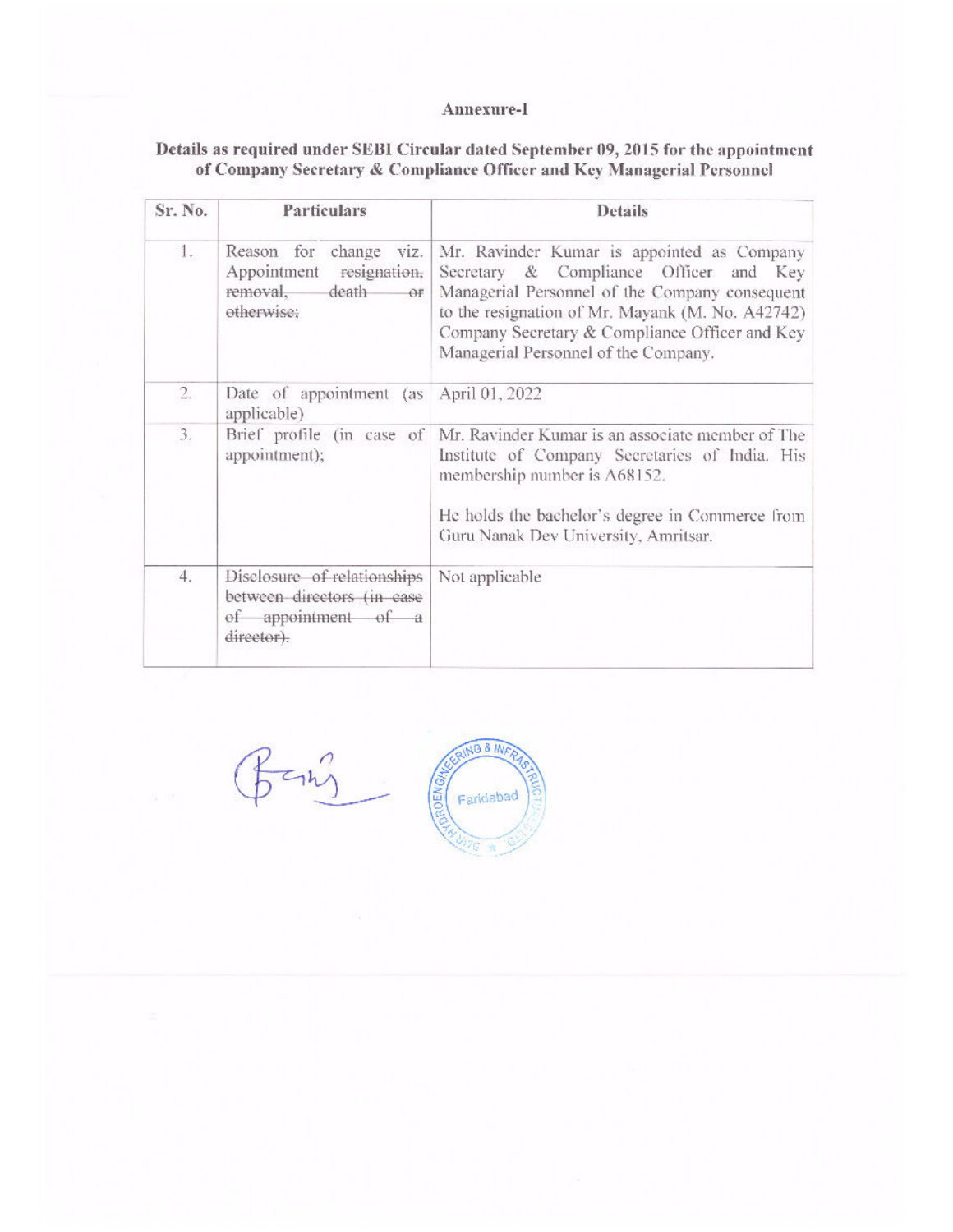### Annexure-I1

# Details as required under SEBI Circular dated September 09, 2015 for the appointment of Secretarial Auditor

|         |                                                                                                | Annexure-I1<br>Details as required under SEBI Circular dated September 09, 2015 for the appointment                                                                                        |
|---------|------------------------------------------------------------------------------------------------|--------------------------------------------------------------------------------------------------------------------------------------------------------------------------------------------|
| Sr. No. |                                                                                                |                                                                                                                                                                                            |
|         | Particulars                                                                                    | of Secretarial Auditor<br><b>Details</b>                                                                                                                                                   |
| $1 -$   | for change viz.<br>Reason<br>Appointment; resignation,<br>removal. death                       | as the Secretarial Auditor                                                                                                                                                                 |
| 2.      | otherwise;<br>Date of appointment<br>(as                                                       | March 26, 2022                                                                                                                                                                             |
| 3.      | applicable)<br>Term of Appointment                                                             | Appointment of M/s Ramraj Thakur & Associates<br>Appointed as the Secretarial Auditor of the<br>Company to issue Secretarial Audit Report for the<br>financial year 2021-22.               |
| 4.      | Brief profile (in case of                                                                      | Details about the Firm:                                                                                                                                                                    |
|         | appointment);                                                                                  | Name - M/s Ramraj Thakur & Associates<br>Designation - Proprietorship firm<br>Peer Review no. - 1790/2022<br>Name of the Proprietor- Ramraj Singh Thakur<br>Membership No. - A51637        |
|         |                                                                                                | CP No. - 25239<br>Address of the Auditor : LIG 149, Deen Dayal<br>Nagar, Near Makronia Railway Station, Makronia.                                                                          |
|         |                                                                                                | Email ID: ramrajthakurassociates@gmail.com                                                                                                                                                 |
|         |                                                                                                | Mobile no: 8356877790, 7838224775<br>Profile: Ramraj Singh Thakur, Proprietor of M/s<br>Ramraj Thakur & Associates is Associate Member<br>of Institute of Company Secretaries of India and |
|         |                                                                                                | commerce Graduate.                                                                                                                                                                         |
| 5.      | Disclosure of relationships<br>between directors (in case<br>of appointment of a<br>director). | Not applicable                                                                                                                                                                             |
|         |                                                                                                | <b>AG &amp; INF</b><br>ROENGA                                                                                                                                                              |